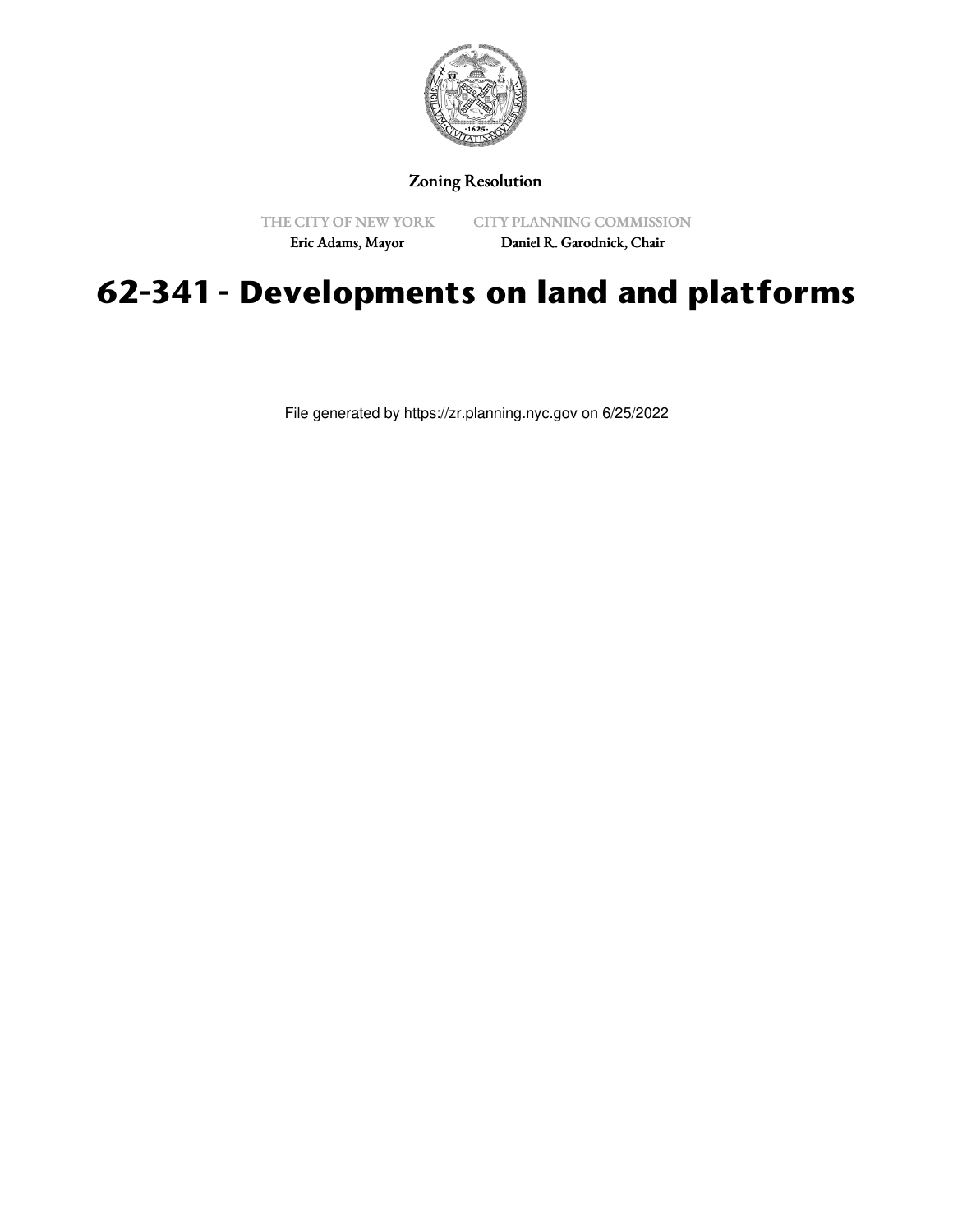# **62-341 - Developments on land and platforms**

#### LAST AMENDED 10/11/2012

All #developments# on portions of a #zoning lot# landward of the #shoreline# or on #platforms# shall be subject to the height and setback provisions of this Section. However, when the seaward view from all points along the #shoreline# of a #zoning lot# is entirely obstructed by existing elevated roads, bridges or similar structures which are less than 50 feet above mean high water and within 200 feet of the #shoreline#, #developments# shall be exempt from the requirements of this Section. Height and setback regulations for #developments# on #piers# and #floating structures# are set forth in Sections 62-342 and 62-343.

- (a) For the purposes of applying the height and setback regulations of this Section, the following provisions shall apply:
	- (1) #Street lines#

For the purposes of paragraphs (c) and (d) of this Section and of paragraph (h) of Section 62-354, a #shore public walkway#, #visual corridor#, #upland connection# or #supplemental public access area# shall be considered a #street# and its boundary shall be treated as a #street line#. Any #visual corridor# or #upland connection# that measures at least 75 feet in width, or any #shore public walkway# or #supplemental public access area#, shall be considered a #wide street#. Any other #visual corridor# or #upland connection# shall be considered a #narrow street#.

(2) #Initial setback distance#

For the purposes of paragraph (c) of this Section, an #initial setback distance# shall be a horizontal distance measured for a depth of 15 feet from a #narrow# #street line# and 10 feet from a #wide# #street line#. However, an #initial setback distance# shall have a depth of 30 feet from the boundary of a #shore public walkway#. Wherever a #supplemental public access area# is provided as a widened #shore public walkway#, such widened area shall be included in the #initial setback distance#.

(3) Measurement of height

The height of all #buildings or other structures# on #waterfront blocks# shall be measured from the #base plane#, except where modified by the provisions of Article VI, Chapter 4. For #buildings# with pitched roofs, maximum #building# height shall be measured to the midpoint of such pitched roof, except for #buildings# subject to Section 23-631 (General provisions).

(4) Permitted obstructions

The obstructions permitted pursuant to Sections 23-62, 24-51, 33-42 or 43-42 and, where applicable, Sections 64-331, 64-332 or 64-432, shall apply. In addition, the following regulations regarding permitted obstructions shall apply:

- (i) Within an #initial setback distance#, a dormer may exceed a maximum base height specified in Table A of this Section or penetrate a required setback area above a maximum base height specified in paragraph (d) of this Section, provided that such dormer complies with the provisions of paragraph (c)(1) of Section 23-621.
- (ii) A penthouse portion of a #building# shall be permitted to exceed the applicable maximum #building# height, specified in Table A, by not more than 40 feet, only if the gross area of any #story# within such portion has a #lot coverage# of at least 50 percent and not more than 85 percent of the highest #story#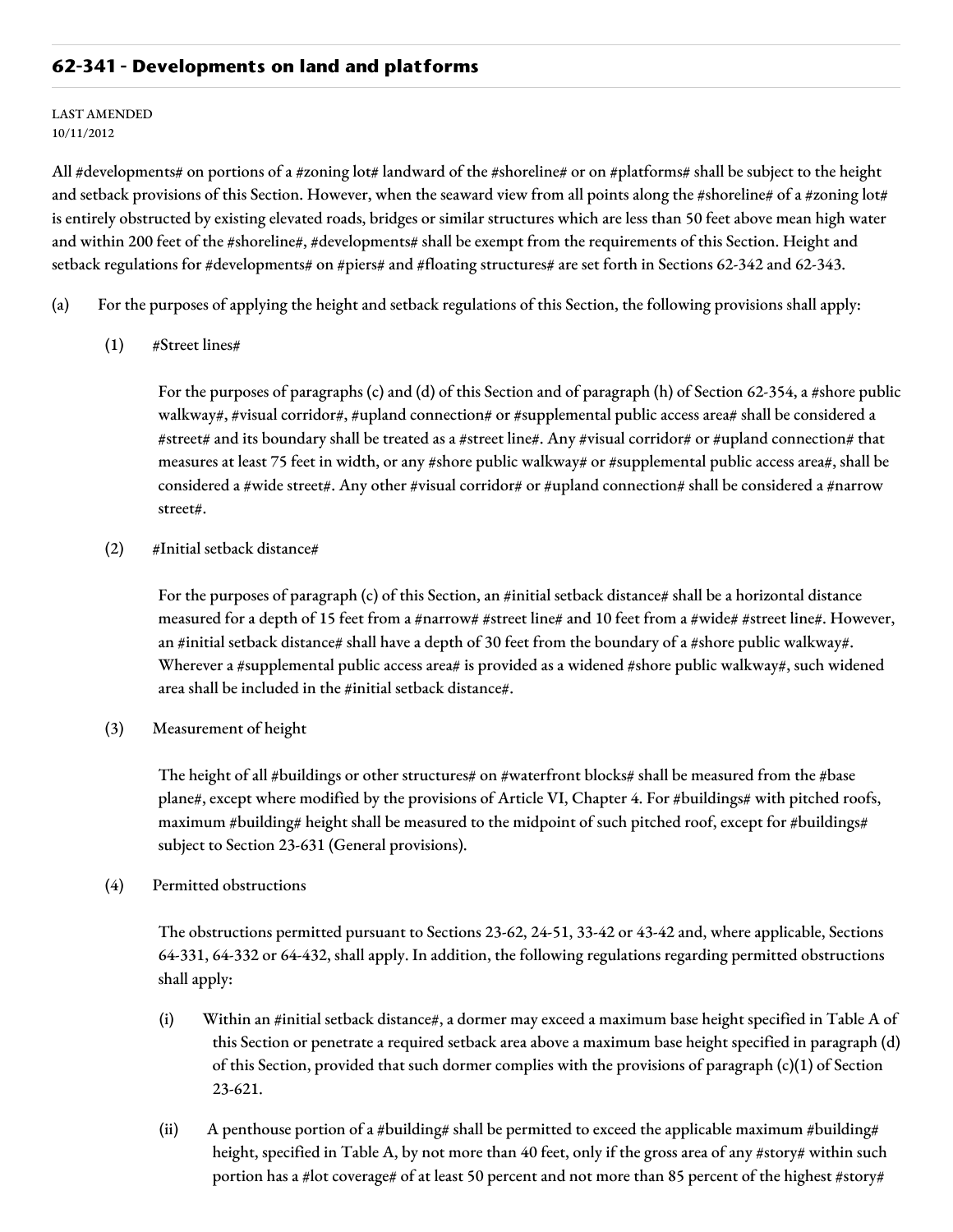that is located entirely below the maximum #building# height. Such reduced #lot coverage# shall be achieved by one or more setbacks on each face of the penthouse portion, where at least one setback on each face has a depth of at least four feet and a width that, individually or in the aggregate, is equal to at least 10 percent of the width of such respective face. For the purposes of this paragraph, (a)(4)(ii), the penthouse portion shall have four faces, with each face being the side of the rectangle within which the outermost walls of the highest #story# located entirely below the maximum #building# height have been inscribed. The required setbacks shall be measured from the outermost walls of the #building# facing each penthouse portion face. Required setback areas may overlap.

#### (iii) Wind energy systems

Regulations governing wind energy systems are modified pursuant to this paragraph, (a)(4)(iii).

In R6 through R10 Districts, #Commercial Districts#, other than C1 or C2 Districts mapped within R1 through R5 Districts and C4-1, C7 and C8-1 Districts, and #Manufacturing Districts#, other than M1-1 Districts, wind energy systems located on a roof of a #building# shall not exceed a height equivalent to 50 percent of the height of such portion of the #building# or 55 feet, whichever is less, as measured from the roof to the highest point of the wind turbine assembly.

In C4-1, C7, C8-1 and M1-1 Districts, for #buildings# containing #commercial# or #community facility# #uses#, wind energy systems shall not exceed a height of 55 feet when located above a roof of the #building# as measured to the highest point of the wind turbine assembly.

In all districts, no portion of a wind energy system may be closer than 10 feet to a #waterfront public access area# boundary or a #zoning# #lot line#.

(b) Lower density districts

#### R1 R2 R3 R4 R5 C3 C4-1 C7 C8-1 M1-1

In the districts indicated, and in C1 and C2 Districts mapped within such #Residence Districts#, the underlying district height and setback regulations are applicable or modified as follows:

- $(1)$  #Buildings# containing #residences#
	- (i) In R1 and R2 Districts, and in #Commercial Districts# governed by the #bulk# regulations of such #Residence Districts#, the underlying height and setback regulations shall not apply. In lieu thereof, no #building# containing #residences#, except for a #predominantly# #community facility building#, shall exceed a height of 35 feet.
	- (ii) In R3, R4 and R5 Districts, and in #Commercial Districts# governed by the #bulk# regulations of such #Residence Districts#, the underlying height and setback regulations for #buildings# containing #residences# shall apply, except for #predominantly# #community facility buildings#.
- (2) #Predominantly# #community facility buildings#

The underlying height and setback regulations shall not apply. In lieu thereof, any portion of a #predominantly# #community facility building# that exceeds a height of 35 feet shall be set back at least 25 feet from a #front yard line# or #street line#, where applicable, and no portion of such #building# shall exceed a height of 60 feet. However, within a #large-scale community facility development#, for portions of a #building# that are located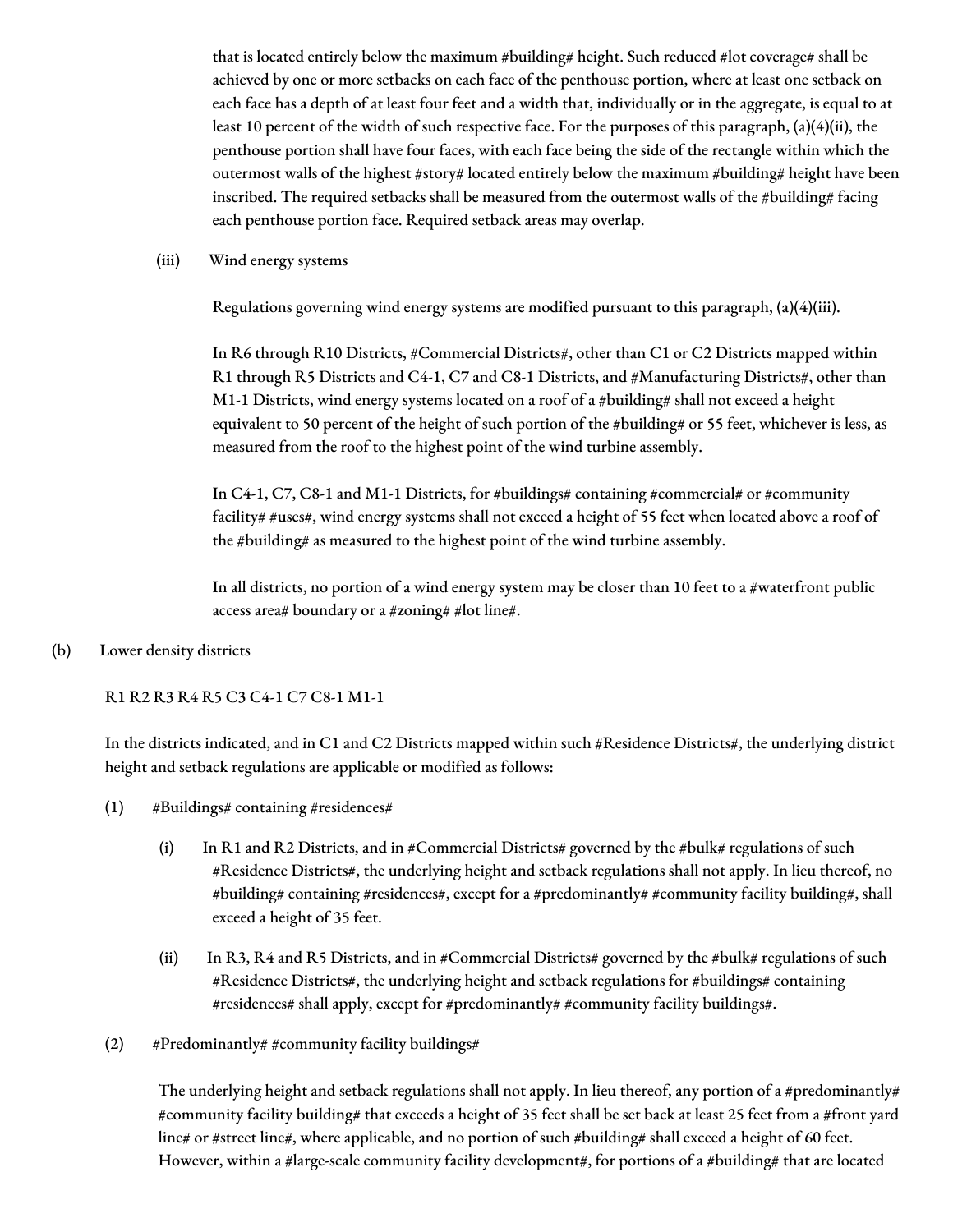at least 100 feet from a #street line# and, on a #waterfront zoning lot#, 100 feet from a #waterfront yard#, the maximum height shall not exceed 100 feet.

(3)  $\#Buildings\# containing \#commercial\#uses\#$ 

The underlying height and setback regulations for #commercial# #uses# are modified as follows: no #building# containing #commercial# #uses# shall exceed a height of 30 feet, except for #mixed buildings# as set forth in paragraph (b)(1) of this Section or #predominantly# #community facility buildings# as set forth in paragraph (b) (2) of this Section.

(4) Other structures

All structures other than #buildings# shall be limited to a height of 35 feet, except that in C4-1, C7, C8-1 and M1-1 Districts, freestanding wind energy systems shall be permitted to a height of 85 feet, as measured from the base plane to the highest point of the wind turbine assembly.

### (c) Medium and high density non-contextual districts

### R6 R7 R8 R9 R10

### C1-6 C1-7 C1-8 C1-9 C2-6 C2-7 C2-8 C4-2 C4-3 C4-4 C4-5 C4-6 C4-7 C5 C6 C7 C8-2 C8-3 C8-4

### M1-2 M1-3 M1-4 M1-5 M1-6 M2 M3

Except for medium and high density contextual districts listed in paragraph (d) of this Section, in the districts indicated, and in C1 and C2 Districts mapped within such #Residence Districts#, the underlying height and setback regulations shall not apply. In lieu thereof, the height and setback regulations set forth in this Section shall apply.

(1) Maximum base height

Except for dormers permitted in accordance with paragraph  $(a)(4)(i)$  of this Section, the height of a #building or other structure# or portion thereof located within an #initial setback distance# may not exceed the maximum base height specified in Table A of this Section.

(2) Maximum #building# height

Except for penthouses permitted in accordance with paragraph (a)(4)(ii) of this Section, the height of a #building or other structure# or portion thereof may not exceed the maximum #building# height specified in Table A.

(3) #Floor area# distribution

#Zoning lots# with #buildings# that exceed the maximum base height listed in Table A shall have a minimum #floor area# coverage comprising at least 30 percent of the #lot area# at a height of 20 feet. For the purposes of determining this requirement, the #lot area# of #waterfront zoning lots# shall be deemed to be the area of the #zoning lot# landward of the #shoreline#. In the event the site plan involves construction on only a portion of the #zoning lot#, sufficient calculations shall be provided to show that such partial construction does not preclude compliance with the minimum #floor area# coverage requirements of this Section at the time the site is fully developed.

(4) Maximum #residential# tower size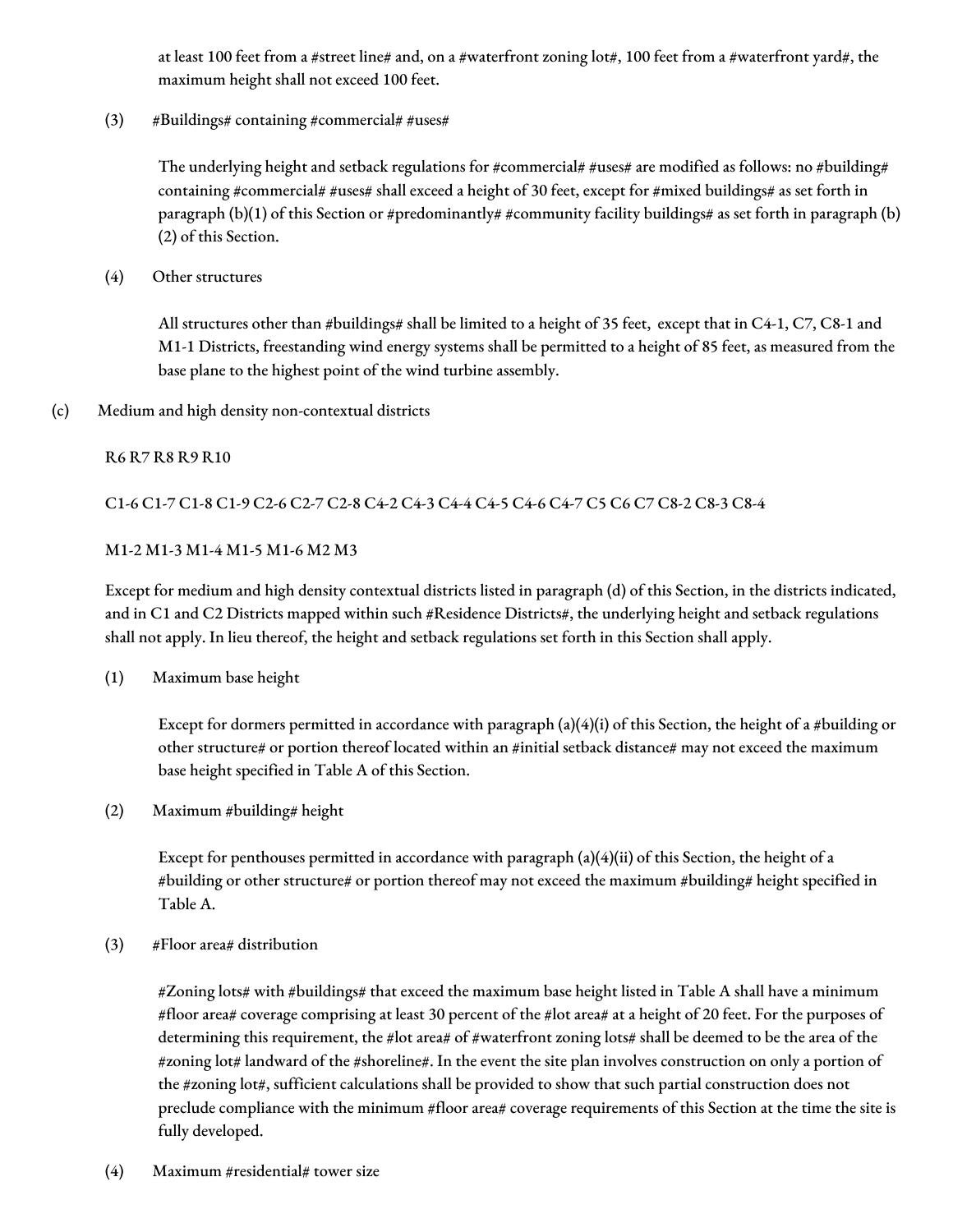Each #residential# #story# of a #building# located entirely above the maximum base height specified in Table A shall not exceed a gross area of 7,000 square feet on #zoning lots# less than 1.5 acres, and 8,100 square feet on larger #zoning lots#. On all #zoning lots#, dormers permitted within an #initial setback distance# in accordance with the provisions of paragraph  $(a)(4)(i)$  of this Section shall not be included in such gross area.

(5) Maximum width of walls facing #shoreline#

The maximum width of any #story# of a #building# that faces a #shoreline# and is entirely above the maximum base height specified in Table A shall not exceed 100 feet. Such width shall be measured by inscribing within a rectangle the outermost walls at the level of each #story# entirely above the maximum base height. Any side of such rectangle from which perpendicular lines may be drawn to a #shoreline#, regardless of any intervening structures, properties or #streets#, shall not exceed 100 feet. (See illustration).

(6) Ground floor streetscape provisions

For the purposes of this Section, "ground floor level" shall mean the floor of a #building#, the level of which is located within five feet of the finished level of the adjacent sidewalk.

For #street walls# that are more than 50 feet in width and within 50 feet of a #waterfront public access area# or #street#, the following rules shall apply:

- (i) at least 50 percent of the width of such #street walls# shall be occupied by #floor area# at the ground floor level; and
- (ii) where such #street walls# do not contain windows with sill levels lower than four feet above the adjacent sidewalk for a continuous distance of at least 30 feet, such #street walls# shall be articulated with rustication or decorative grills, or screened with plant material, to a minimum height of four feet.

Parking garages that occupy the ground floor frontage along any #street# or private drive which is also an #upland connection# shall be screened in accordance with the planting requirements of paragraph  $(a)(7)(iii)$  of Section 62-655.

# TABLE A

HEIGHT AND SETBACK FOR ALL BUILDINGS AND OTHER STRUCTURES IN MEDIUM AND HIGH DENSITY NON-CONTEXTUAL DISTRICTS\*

|          | Maximum Height<br>(in feet)      |                                                         |
|----------|----------------------------------|---------------------------------------------------------|
| District | Maximum<br><b>Base</b><br>Height | Maximum Height<br>of #Buildings or<br>other Structures# |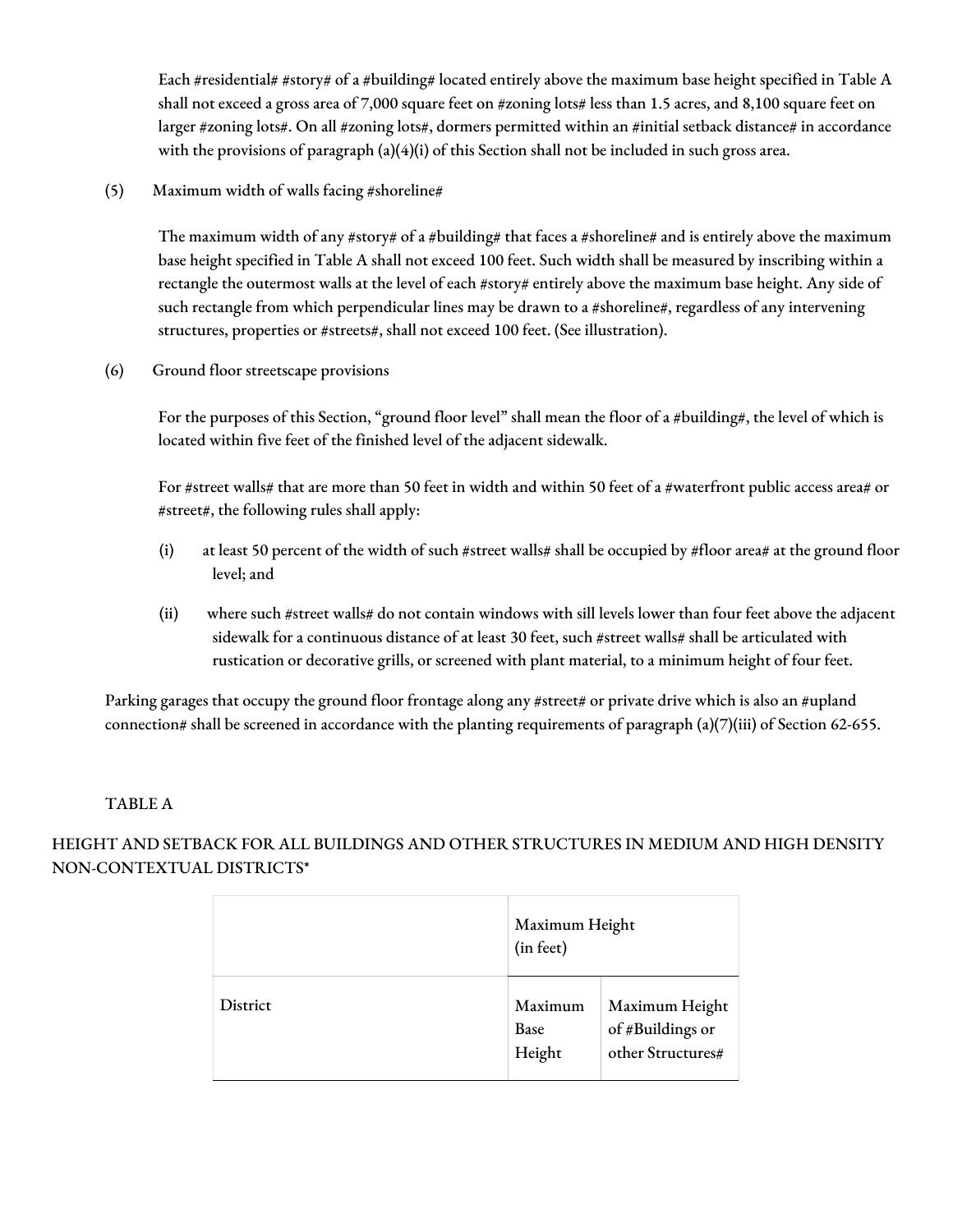| R <sub>6</sub>                                                                                                                         | 60  | 110 |
|----------------------------------------------------------------------------------------------------------------------------------------|-----|-----|
| C1 or C2 mapped within R6<br>C7 C8-2 C8-3<br>M1-2 M1-4 M2-1 M2-3 M3                                                                    |     |     |
| R7-1 R7-2<br>C1 or C2 mapped within R7-1 or R7-2<br>C1-6 C2-6 C4-2 C4-3 C4-4 C4-5                                                      | 60  | 135 |
| $R7-3$<br>C1 or C2 mapped within R7-3 C8-4<br>M1-3 M1-5 M2-2 M2-4                                                                      | 65  | 185 |
| R <sub>8</sub><br>C1 or C2 mapped within R8<br>C1-7 C6-1 C6-2                                                                          | 70  | 210 |
| R9<br>C1 or C2 mapped within R9<br>C1-8 C2-7 C6-3                                                                                      | 80  | 225 |
| $R9-1$<br>C1 or C2 mapped within R9-1                                                                                                  | 90  | 280 |
| <b>R10</b><br>C1 or C2 mapped within R10<br>C1-9 C2-8 C4-6 C4-7<br>C5-1 C5-2 C5-3 C5-4 C5-5 C6-4 C6-5<br>C6-6 C6-7 C6-8 C6-9<br>$M1-6$ | 110 | 350 |

\* For #predominantly# #community facility buildings#, the applicable regulations shall be determined from Table B of this Section

TABLE B

------

APPLICABLE HEIGHT AND SETBACK REGULATIONS FOR PREDOMINANTLY COMMUNITY FACILITY BUILDINGS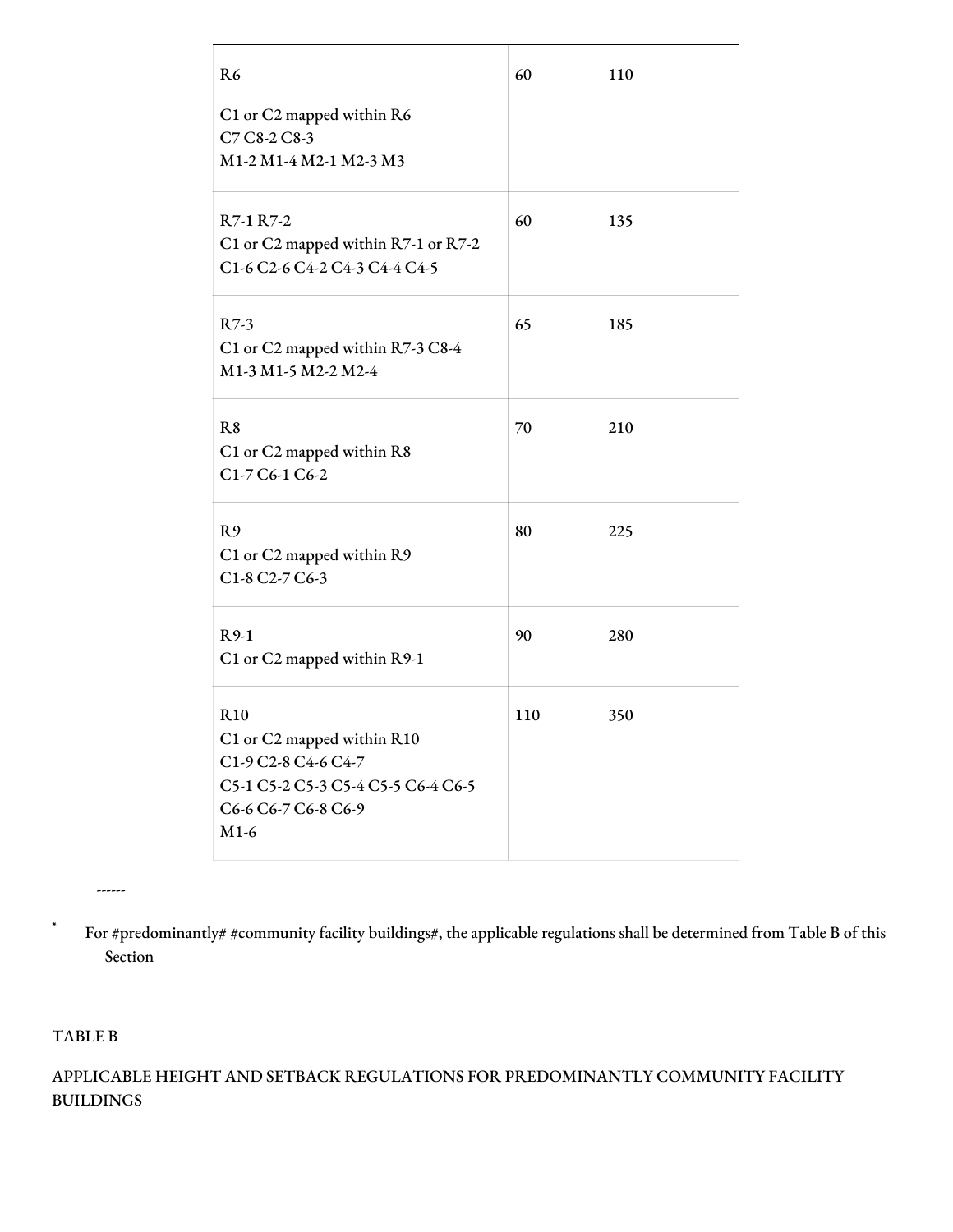| District in which #Predominantly# #Community<br>Facility Building# is Located       | Applicable<br>Regulations from<br>Table A |
|-------------------------------------------------------------------------------------|-------------------------------------------|
| R6 R7-1 R7-3<br>C1 or C2 mapped within R6, R7-1 or R7-3<br>C4-2 C4-3 C8-2<br>$M1-2$ | $R7-3$                                    |
| R7-2 R8                                                                             | R <sub>9</sub>                            |
| C1 or C2 mapped within R7-2 or R8                                                   |                                           |
| C1-6 C1-7 C2-6 C4-4 C4-5 C6-1 C6-2                                                  |                                           |
| $C8-3C8-4$                                                                          |                                           |
| M1-3 M1-4 M1-5                                                                      |                                           |
| $R9-1$                                                                              | $R9-1$                                    |
| C1 or C2 mapped within R9-1                                                         |                                           |
| <b>R9R10</b>                                                                        | R <sub>10</sub>                           |
| C1 or C2 mapped within R9 or R10                                                    |                                           |
| C1-8 C1-9 C2-7 C2-8 C4-6 C4-7                                                       |                                           |
| C5-1 C5-2 C5-3 C5-4 C5-5                                                            |                                           |
| C6-4 C6-5 C6-6 C6-7 C6-8 C6-9                                                       |                                           |
| $M1-6$                                                                              |                                           |

#### (d) Medium and high density contextual districts

R6A R6B R7A R7B R7D R7X R8A R8B R8X R9A R9X R10A

C1-6A C1-7A C1-8A C1-8X C1-9A C2-6A C2-7A C2-7X C2-8A C4-2A C4-3A C4-4A C4-4L C4-5A C4-5D C4-5X C4-6A C4-7A C5-1A C5-2A C6-2A C6-3A C6-4A

In the districts indicated, and in C1 and C2 Districts mapped within such #Residence Districts#, the height and setback regulations of Section 23-662 shall apply. For #Commercial Districts#, the applicable #Residence District# within which such #Commercial District# is mapped, or the applicable residential equivalent set forth in the tables in Section 35-23 (Residential Bulk Regulations in Other C1 or C2 Districts or in C3, C4, C5 or C6 Districts) shall be used in applying such provisions. In addition, in all applicable districts, for #buildings# meeting the criteria set forth in paragraph (a) of Section 23-664 (Modified height and setback regulations for certain Inclusionary Housing buildings or affordable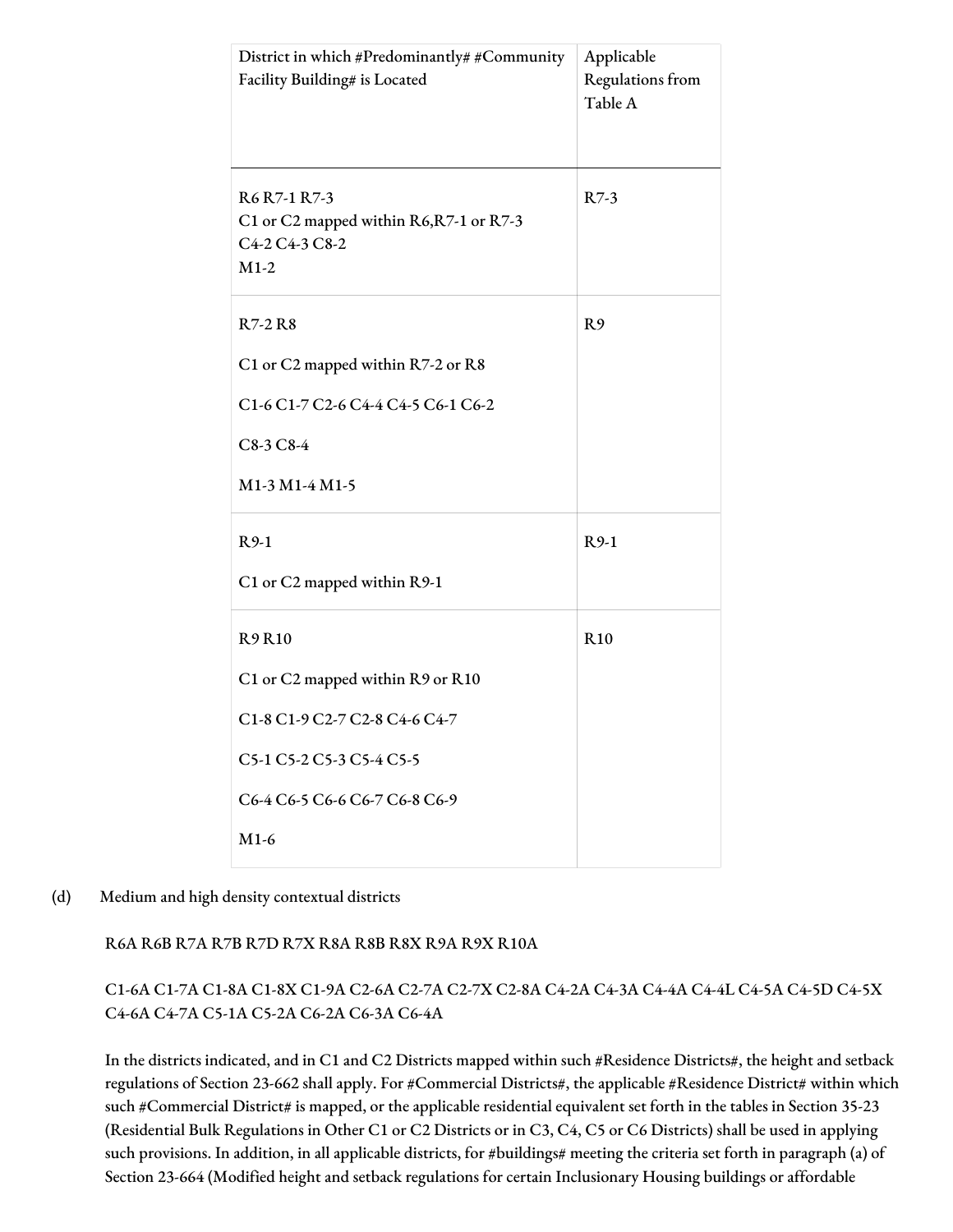independent residences for seniors), the height and setback provisions of paragraph (b) of Section 23-664 shall apply. Separate maximum #building# heights are set forth in Sections 23-662 and 23-664 for #Quality Housing buildings# with #qualifying ground floors# and for those with #non-qualifying ground floors#.



L - Maximum width of building wall (100 feet)

MAXIMUM WIDTH OF BUILDING WALL FACING SHORELINE (62-341d.1)